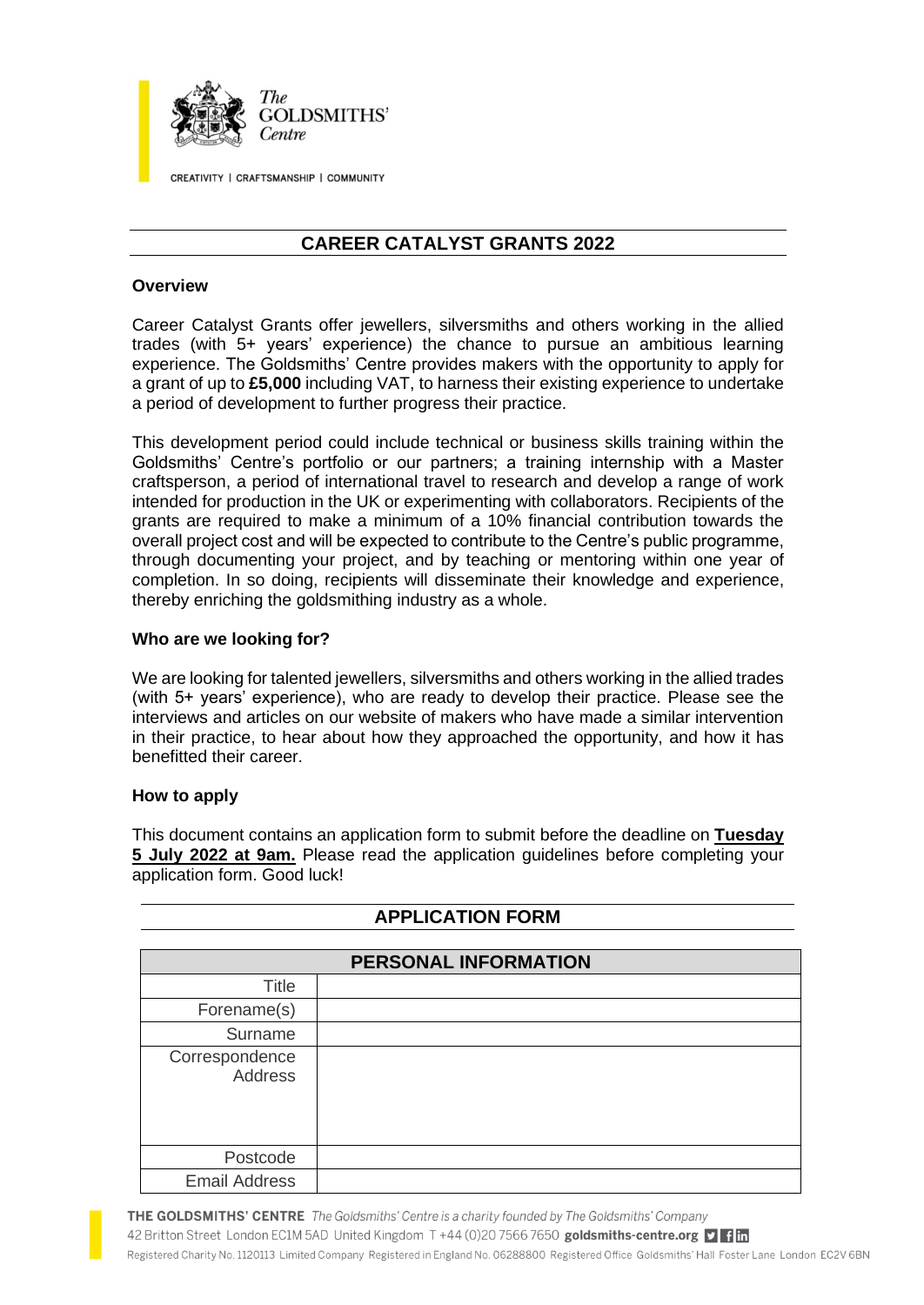| <b>Personal Landline</b> |  |
|--------------------------|--|
| Mobile Number            |  |
| Date of Birth            |  |
| Nationality              |  |

| <b>EDUCATIONAL INFORMATION</b> |             |                                 |              |  |  |
|--------------------------------|-------------|---------------------------------|--------------|--|--|
| <b>LEVEL</b>                   | <b>YEAR</b> | <b>INSTITUTION &amp; COURSE</b> | <b>GRADE</b> |  |  |
| Apprenticeship                 |             |                                 |              |  |  |
| HND / ND / NVQ                 |             |                                 |              |  |  |
| Degree Level                   |             |                                 |              |  |  |
| Postgraduate Level             |             |                                 |              |  |  |
| Other                          |             |                                 |              |  |  |
| Self-taught                    |             |                                 |              |  |  |

| YOUR KEY AWARDS/PRIZES/EXHIBITIONS/COMMISSIONS |                                         |  |
|------------------------------------------------|-----------------------------------------|--|
| <b>YEAR</b>                                    | <b>AWARD / PRIZE / EXHIBITION TITLE</b> |  |
|                                                |                                         |  |
|                                                |                                         |  |
|                                                |                                         |  |
|                                                |                                         |  |

**YOUR PROFESSIONAL BODY MEMBERSHIP**

| HOW MUCH INDUSTRY EXPERIENCE DO YOU HAVE?                                |                                                    |  |  |  |
|--------------------------------------------------------------------------|----------------------------------------------------|--|--|--|
| Please highlight appropriate                                             |                                                    |  |  |  |
| $6 - 10$ years                                                           |                                                    |  |  |  |
| $11 - 25$ years                                                          |                                                    |  |  |  |
| 25+ years                                                                |                                                    |  |  |  |
| Are you currently practicing in business?                                |                                                    |  |  |  |
| <b>Yes</b>                                                               |                                                    |  |  |  |
| <b>No</b>                                                                |                                                    |  |  |  |
| Do you have any experience teaching, mentoring or delivering workshops?  |                                                    |  |  |  |
| <b>Yes</b>                                                               | Please provide a brief overview of your experience |  |  |  |
| <b>No</b>                                                                |                                                    |  |  |  |
| Is this application a part of a collaborative project with other makers? |                                                    |  |  |  |
| <b>Yes</b>                                                               |                                                    |  |  |  |
| <b>No</b>                                                                |                                                    |  |  |  |
| <b>Names of Collaborative</b><br><b>Partners</b>                         |                                                    |  |  |  |
| <b>Creative Partnership</b><br><b>Outline</b>                            |                                                    |  |  |  |

THE GOLDSMITHS' CENTRE The Goldsmiths' Centre is a charity founded by The Goldsmiths' Company 42 Britton Street London EC1M 5AD United Kingdom T +44 (0)20 7566 7650 goldsmiths-centre.org D 1 m Registered Charity No. 1120113 Limited Company Registered in England No. 06288800 Registered Office Goldsmiths' Hall Foster Lane London EC2V 6BN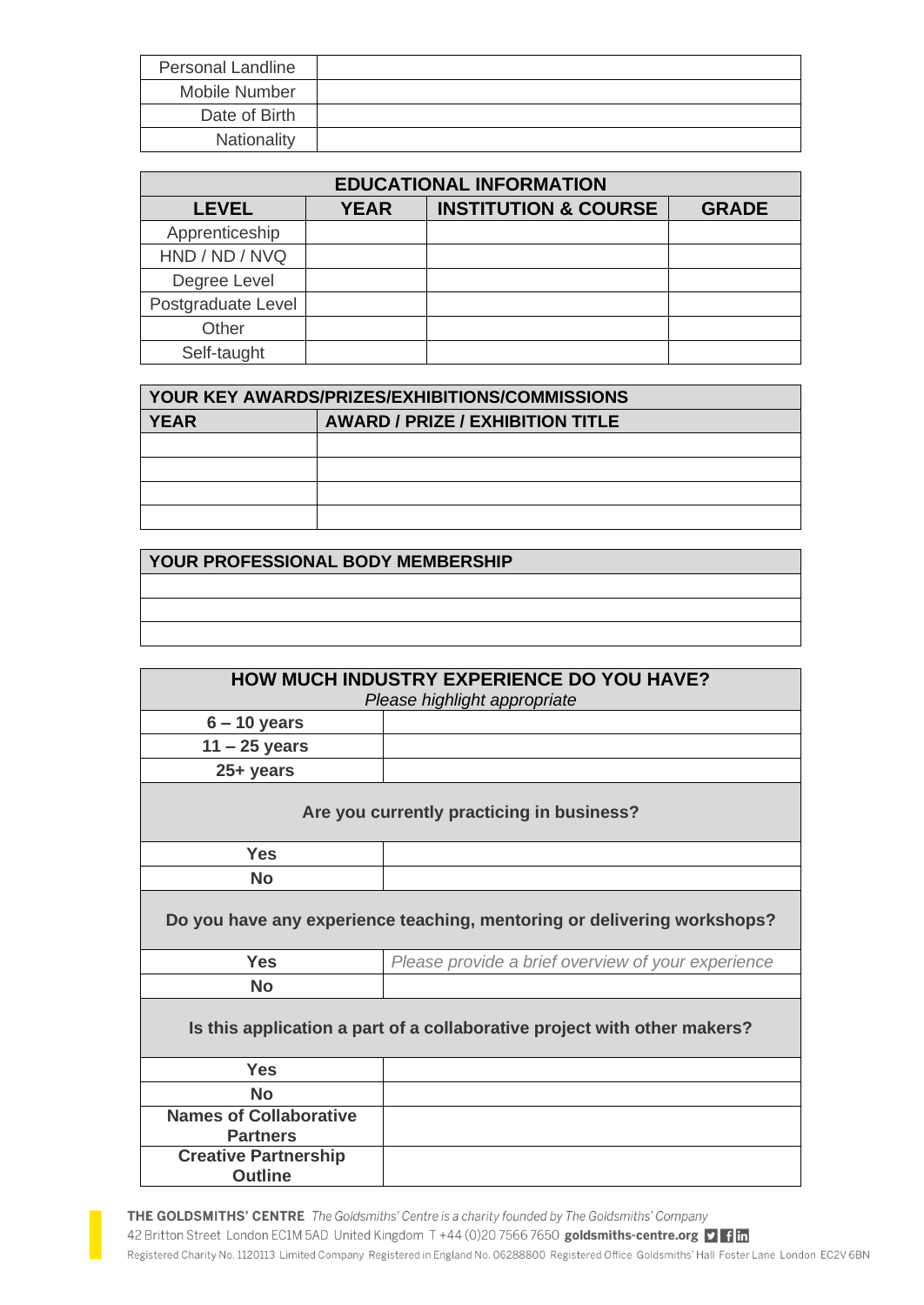## **1. Please tell us about yourself and your professional practice to date**

*Tell us about the main focus of your creative practice, referencing key achievements to date and if you've worked with any established artistic or creative partners. We want to see that you have reached the right stage in your practice to make a step change, and benefit from a development opportunity. (Maximum 1,000 words)*

### **2. Please state the reasons you are applying for this opportunity and your suitability for the grant.**

*Tell us about why you are motivated to pursue this opportunity and why you are qualified to undertake this period of development. (Maximum 500 words)*

### **3. Tell us about the development opportunity you want to undertake, what you hope to get out of it and how you will go about it. Your output should be SMART (Specific, Measurable, Attainable, Realistic and Time Based)**

*Tell us how you will seek out opportunities that will benefit your development. If*  relevant, do you have access to the network that you'd like to work with, or if travel, *contacts in the country you want to travel to?*

*Tell us about the activity, it could include technical skills training within the Centre's portfolio or our partners; a training internship with a Master craftsperson, or a period of international travel to research and develop a range of work intended for production in the UK or experimenting with collaborators.*

*Explain how ambitious your project is, demonstrate that it is realistic and well planned, and that ultimately you can you manage the project successfully. (Maximum 1,000 words)*

### **4. Why is this important for your practice at this point, and how will this help create future opportunities?**

*Tell us what your main aims for the project are, why this is the right point to take some development time, what you want this development to lead to; and what will be different about your practice as a result of this development. (Maximum 1,000 words)*

### **5. Please tell us how the project will benefit the wider industry, and how you will share your outcomes?**

*Tell us how you will share the outcomes of your project, this could be through developing a new service as part of your business, or knowledge share through talks, teaching and mentoring.*

THE GOLDSMITHS' CENTRE The Goldsmiths' Centre is a charity founded by The Goldsmiths' Company 42 Britton Street London EC1M 5AD United Kingdom T +44 (0)20 7566 7650 goldsmiths-centre.org **D** Registered Charity No. 1120113 Limited Company Registered in England No. 06288800 Registered Office Goldsmiths' Hall Foster Lane London EC2V 6BN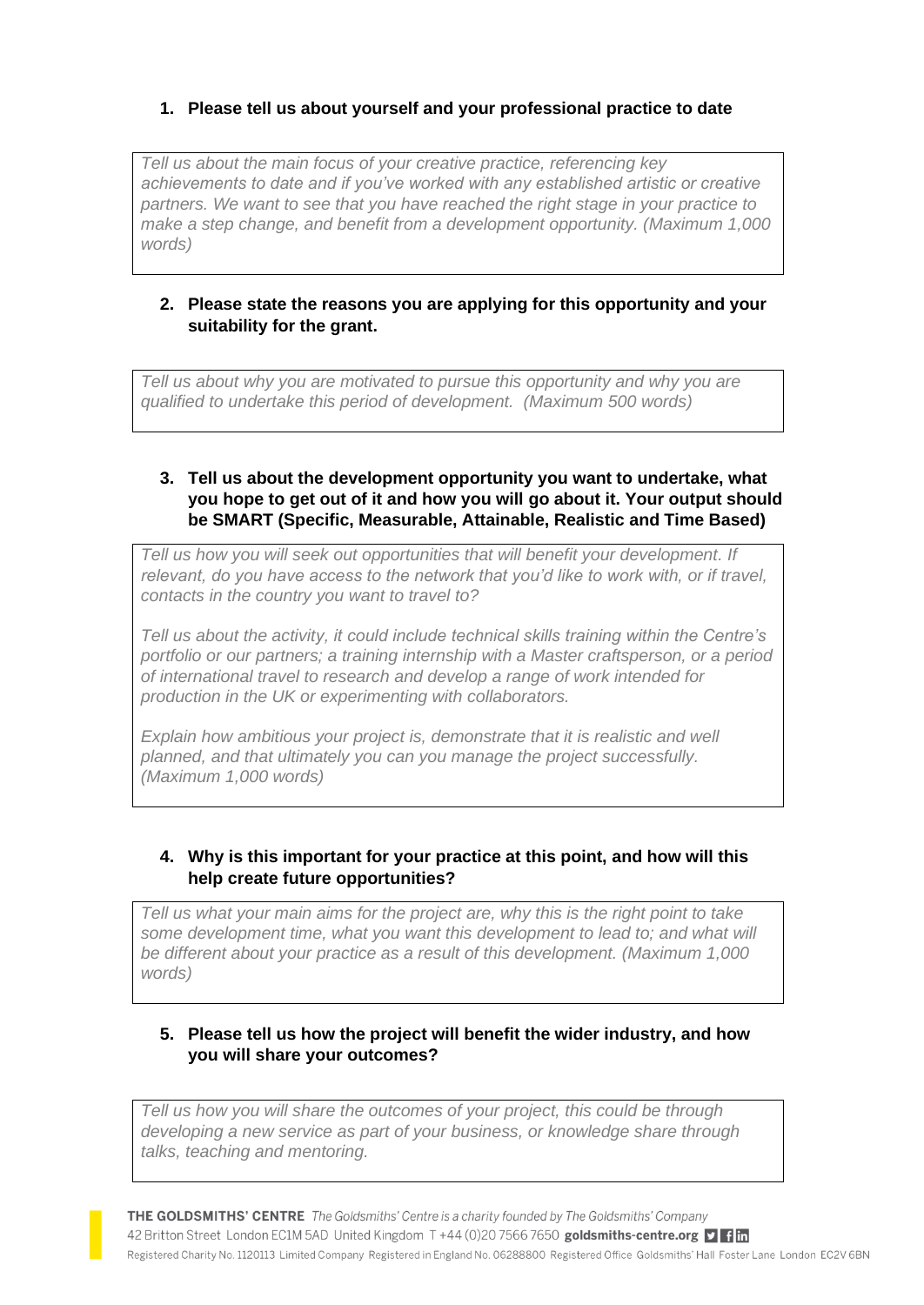## **6. Project plan and costs**

*List the main stages and tasks of the development period you're applying for, from your start date onwards, to plan out your time, identify the key milestones, and costs.*

### **Supporting documents:**

- 1. Professional reference a professional referee is an experienced worker, typically a former employer, colleague, client or someone who can recommend you for employment. Please note it is your responsibility to ensure that the completed references reach us by the application deadline.
- 2. Up to 10 images of your work. Images should be a hi resolution .tiff or .jpg format file at 300dpi at approximately A4 size.
- 3. Links to your website/pertinent online information

## **SUBMISSION GUIDELINES**

Please ensure that you read all Guidance Notes before sending your application to us. All questions about the competition and entry should be answered here but, if not, please contact us on [professional.training@goldsmiths-centre.org](mailto:professional.training@goldsmiths-centre.org)

### **When is the deadline?**

Application Deadline: Tuesday 5 July 2022 Applicants informed of outcome: Within 8 weeks of submission

### **What are the submission requirements?**

Your application must include the following pages and submission requirements. Please ensure you understand and complete all requirements. As an alternative to the written application form, you may submit a video application that must address all application questions. Any entry without all completed requirements will not be considered:

|   | <b>SUBMISSION REQUIREMENTS</b> |
|---|--------------------------------|
|   | <b>APPLICATION FORM</b>        |
| 2 | IMAGES OF YOUR WORK (UP TO 10) |
| 3 | LINKS TO YOUR WORK ONLINE      |
|   | PROFESSIONAL REFERENCE         |

Completed applications should be sent as a PDF or JPEG document by email to: [professional.training@goldsmiths-centre.org](mailto:professional.training@goldsmiths-centre.org) or by a file hosting service such as Dropbox or WeTransfer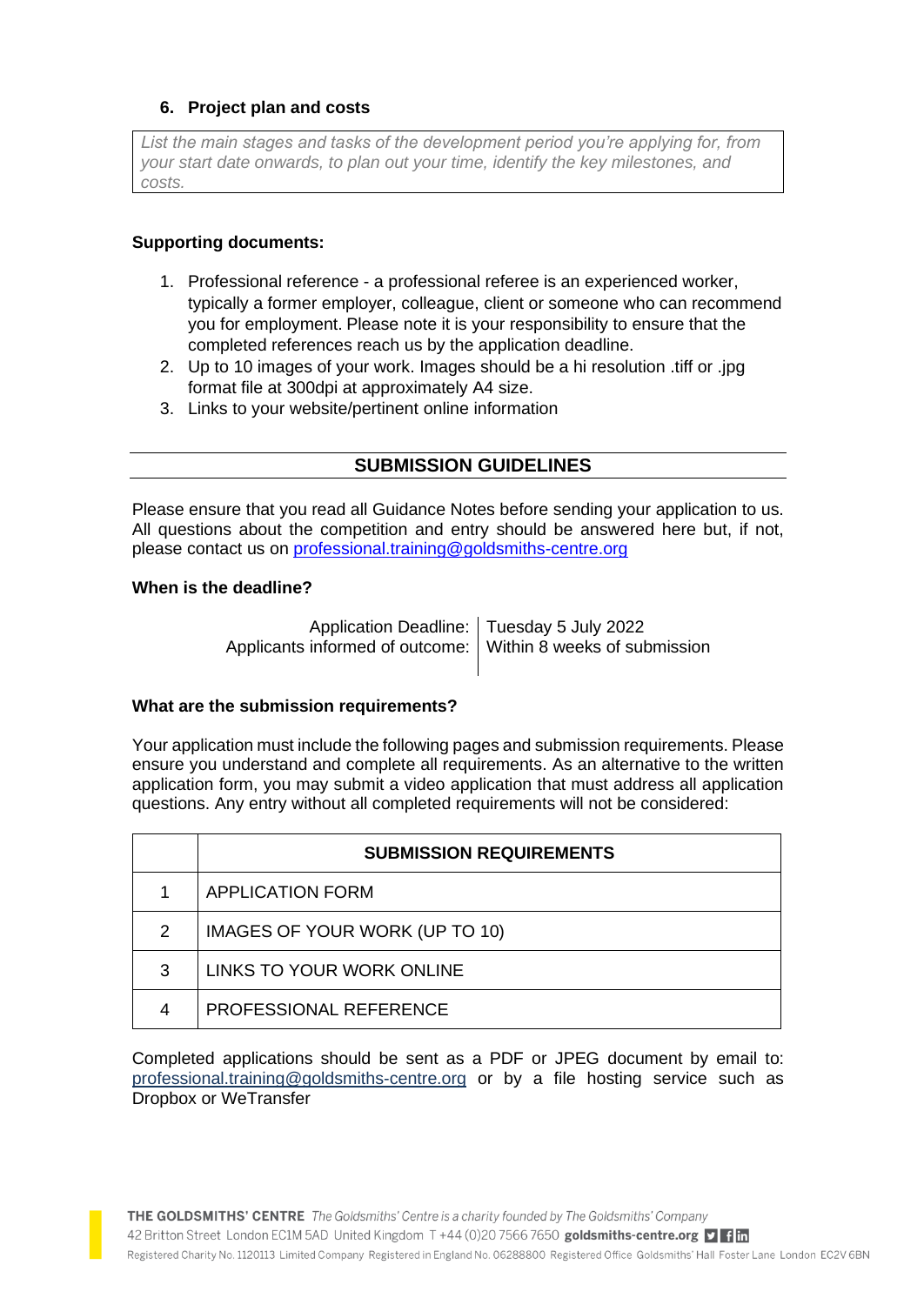## **APPLICATION CONDITIONS**

### **Eligibility:**

Anyone who applies for a Career Catalyst Grant needs to:

- Apply as an individual, or as a small group of practitioners who usually collaborate in their work. This could be makers who usually create work together. In this instance, all individuals in the group must submit their own application (please note that collaborators can only apply for one grant for their joint project). Organisations cannot apply, and individuals cannot apply on behalf of an organisation.
- Be based within (live in) the UK, and to practice in the UK for 5 years following receipt of the grant.
- Have a UK bank account in the exact name they are applying in
- Have a minimum of five year's creative practice experience outside of a formal education context
- Be in a financial position to contribute a minimum of 10% of the overall project cost (we will require proof of this funding before the grant is made). Contributions in-kind e.g., your time will not be counted for this purpose.
- All applicants must complete our Equity, Diversity and Inclusivity form (EDI). This form is anonymous but requires completion before your application is considered. This will help support the Goldsmiths' Centre's EDI strategy – see [www.goldsmiths-centre.org/about-us/equity-diversity-and-inclusion.](http://www.goldsmiths-centre.org/about-us/equity-diversity-and-inclusion) The EDI survey will be sent to you within 7 days of receiving your application form, please check your Junk Mail and notify us if you don't receive this.

If you have any queries about your eligibility for the competition please contact the Goldsmiths' Centre on **020 7566 7650** or [professional.training@goldsmiths-centre.org](mailto:professional.training@goldsmiths-centre.org)

### **We cannot fund the following:**

- 1. We cannot fund projects that have already started or have been completed.
- 2. Individuals cannot apply for 'equipment-only' applications. Some equipment costs can be included as part of the overall project costs (but no more than 50% of the overall budget)
- 3. We cannot support business start-up costs.
- 4. We cannot fund Goldsmiths' Fair fees.

### **Developing you Application:**

- 1. What will your activity be, and how long will it take?
- 2. Why do you want to take this period of development, and why now?
- 3. Can you give a one line summary of your development activities?
- 4. How much will your development project cost overall, and how much do you need from us?
- 5. What are the main things you want to achieve? How will you know whether you achieved these things?
- 6. What are the key milestones for your development and what do you expect them to be?